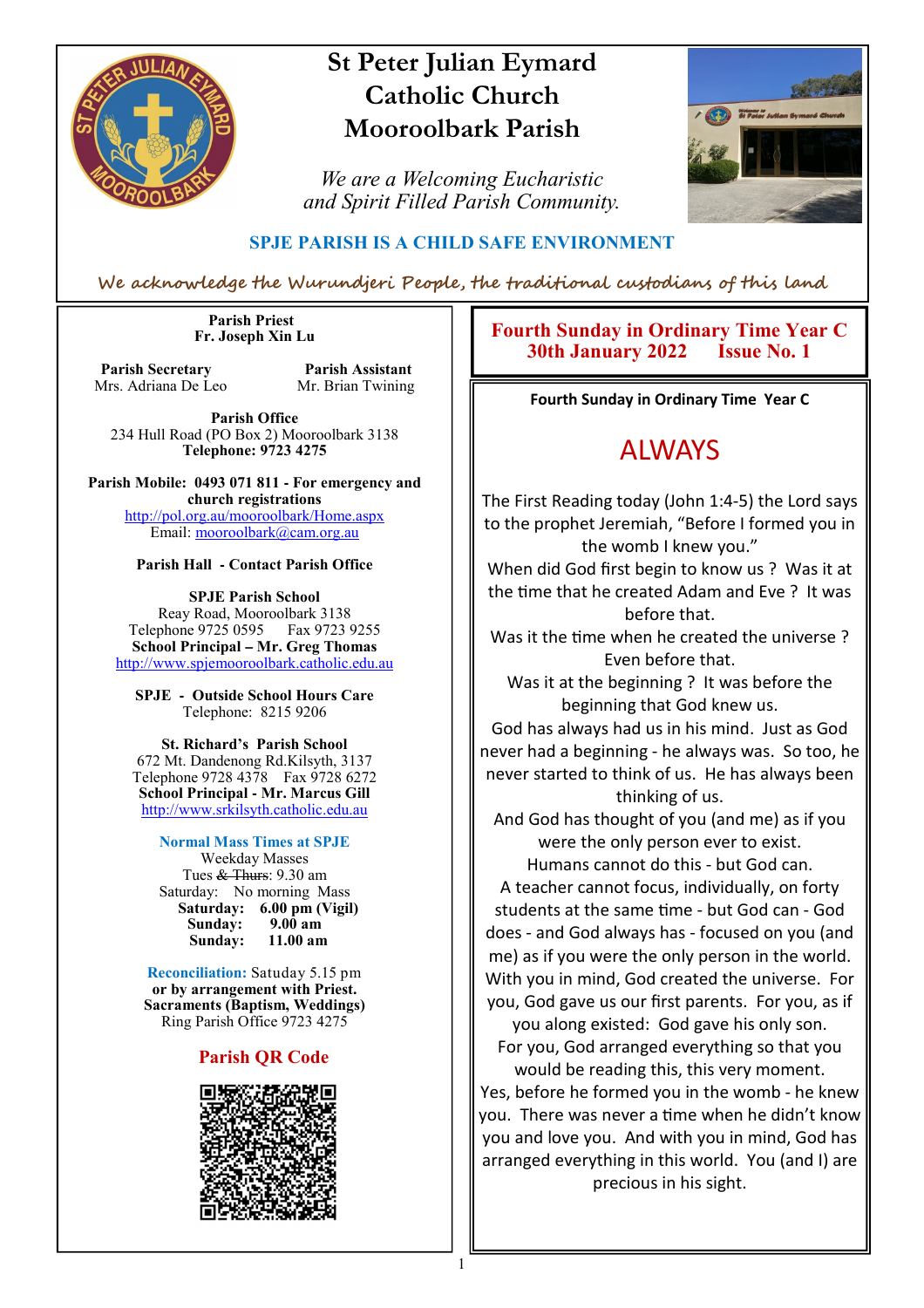### **PARISH CALENDAR**

**29/30th 4th Sunday in Ordinary Time** Sun. BAPTISM - 11 am

#### **FEBRUARY**

1st Tue NO MORNING MASS - 9.30am<br>Thur 3rd Baptism Preparation Meeting - 7r Baptism Preparation Meeting - 7pm Church - Margaret & Lilijana<br>3rd Thur SPJE School Mass - 11am 3rd Thur SPJE School Mass - 11am<br>4th Fri Funeral at Rinowood - 11an 4th FriFuneral at Ringwood - 11am

**5/6th Feb 5th Sunday in Ordinary Time** 8th Tue Morning Mass - 9.30am<br>10th Thur FDT Meeting - 10am FDT Meeting - 10am

**12/13th 6th Sunday in Ordinary Time Commitment Mass 6pm & 11am SPJE 9am St Richards & Prep Angel Mass & Baptism**

**19/20th 7th Sunday in Ordinary Time** Sun. **Baptism** - 9am & 11am **26/27th 8th Sunday in Ordinary Time** Sat. 26th Private Baptism - mid afternoon Baptism - 9am & 11am Private Baptism - 2.30pm

# **MARCH**<br>2nd

**2nd ASH WEDNESDAY** Masses to be confirmed

### **ROSTERS**

Counters - Month of February 2022 Joan & Maurie Prendergast

Flowers for February 6th Feb Visa Maka

Church Cleaners Month of February Jun Romero

*(Please collect church key from parish office Monday* **-** *Friday, 9am* **-** *4pm)*

**Readers and Commentators - 5/6th February** 6.00 pm Dympna Beard & Angela Stainwall 9.00 am Muzeena D'Almeida & Karen Broughton<br>11.00am Charlotte Wightman & Volunteer Reg Charlotte Wightman & Volunteer Req

# **Musicians - 29/30th January**<br>6.00 pm<br>**Shelly & Co**

6.00 pm Shelly & Co<br>9.00 am No Music No Music 11.00am No Music

## **Weekday Mass Times**

**Weekday Mass will resume on Tuesday 8th February - 9.30 am JANUARY 2022**

> **Readings for Next Week - 6th February** Is 6:1-8: Ps 137:1-5, 7-8: 1 Cor 15:1-11:

> > Lk 5:1-11:

**Prayers for the Sick**

We pray for parishioners and friends who are ill; *James Devlin, James Brien, Eleanor Thompson, Patricia Fenton, Patricia Koblar, Sue Hoogenboom, Brenda Corrigan, Vic Garcia.*

#### **Remembrance Diary**

We remember those who have died. and all those whose anniversaries occur about this time.

**29/1 to 4/2**

Darinka Soffici *(first death anniversary),*  Helen Geldens, Breda Falvey, Benjamin Morton, Michael Bowman, Brian Hegarty, Tomp Campbell, Savka Lenger, John Sullivan, Anne Cairns, John Russo, Joyce Baade *(first death anniversary),*  Molly Arman, Leah Talbot, Joan Walker, Margaret Trenery, Maria Klepac, Mena Bell, Ignats Plaucs, Joseph O'Hara, Edward Chookoon, Frederick Quinless, Rosa Turk, Mary Ward, Norma Foley, Gerard Sheehan.

### **PARISH UPDATES**

To see all current mass times and updates on attendance rules in place, please take the time to look at the Parish website.

Simply type into google SPJE Parish then click onto website, scroll down the page and you will see the current advice.